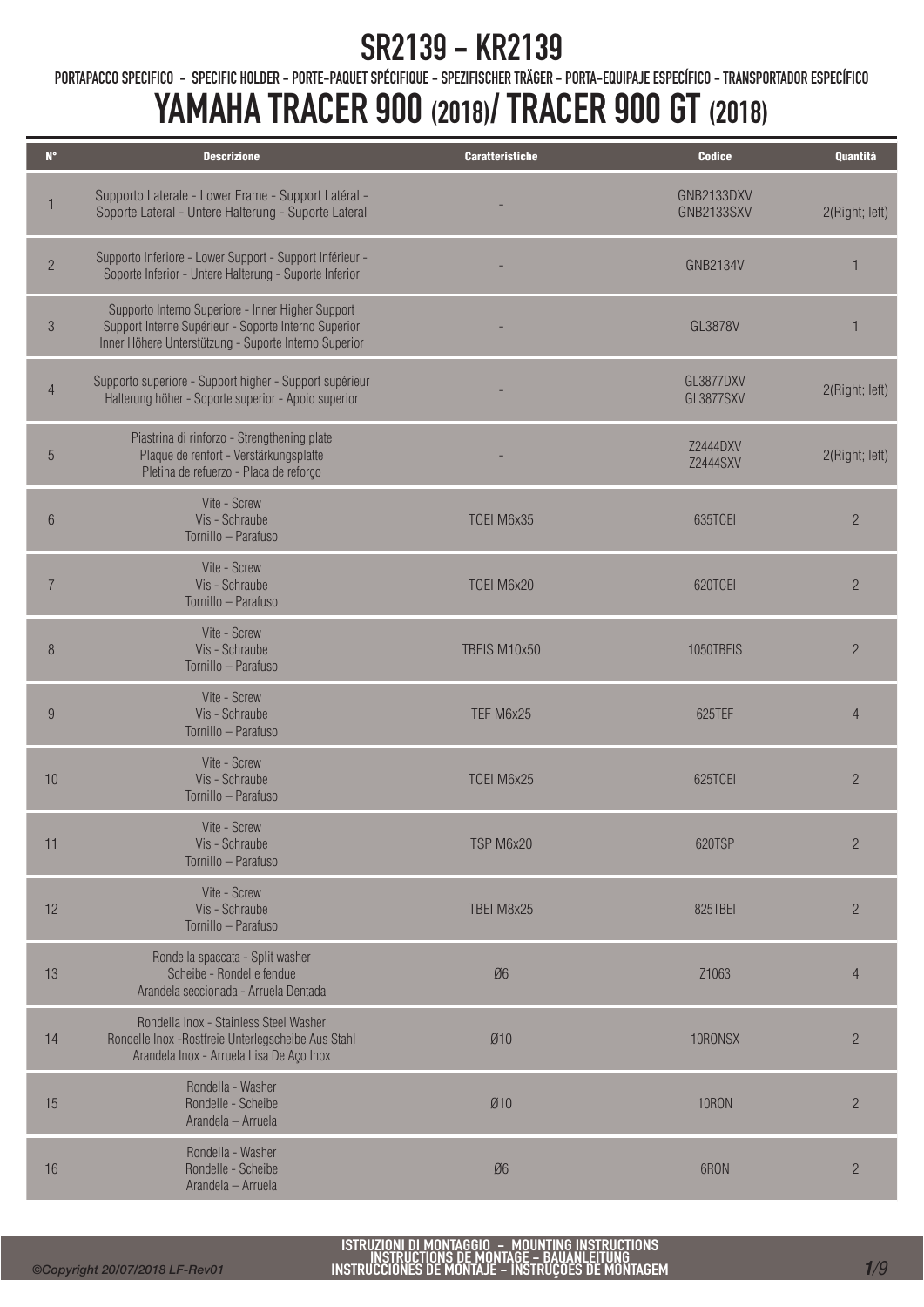PORTAPACCO SPECIFICO - SPECIFIC HOLDER - PORTE-PAQUET SPÉCIFIQUE - SPEZIFISCHER TRÄGER - PORTA-EQUIPAJE ESPECÍFICO - TRANSPORTADOR ESPECÍFICO

# YAMAHA TRACER 900 (2018)/ TRACER 900 GT (2018)

| $\mathbf{N}^{\bullet}$ | <b>Descrizione</b>                                                                                                                                                                                                                                                                                                                       | <b>Caratteristiche</b>               | <b>Codice</b>    | <b>Quantità</b> |
|------------------------|------------------------------------------------------------------------------------------------------------------------------------------------------------------------------------------------------------------------------------------------------------------------------------------------------------------------------------------|--------------------------------------|------------------|-----------------|
| 17                     | Rondella spaccata - Split washer<br>Scheibe - Rondelle fendue<br>Arandela seccionada - Arruela Dentada                                                                                                                                                                                                                                   | Ø8                                   | Z1060            | $\overline{c}$  |
| 18                     | Rondella adesiva - Adhesive washer<br>Rondelle adhésive - Selbstklebende Unterlegscheibe<br>Arandela adhesiya - Arruela adesiya                                                                                                                                                                                                          |                                      | Z2245            | $\overline{4}$  |
| 19                     | Distanziale - Spacer<br>Entretoise - Distanzstueck<br>Distanciador - Espaçador                                                                                                                                                                                                                                                           | Ø10x3 Foro 6,5mm                     | C10L3F6,5T       | $\overline{4}$  |
| 20                     | Distanziale - Spacer<br>Entretoise - Distanzstueck<br>Distanciador - Espaçador                                                                                                                                                                                                                                                           | Ø14x12 Foro 6,5mm                    | C14L12F6,5T      | $\overline{2}$  |
| 21                     | Dado - Bolt - Ecrou<br>Mutter - Tuerca - Porca                                                                                                                                                                                                                                                                                           | Dado Autobloccante Flangiato Alto M6 | <b>6DADIAFLN</b> | $6\phantom{.}6$ |
| 22                     | Tappo - Cap<br>Fiche - Stecker<br>Enchufe - Capa                                                                                                                                                                                                                                                                                         |                                      | <b>10COP</b>     | $\overline{4}$  |
| 23                     | Componenti Originali - Original Parts<br>Parties Originales - Original Bauteile<br>Componentes Originales - Componentes Originais                                                                                                                                                                                                        |                                      |                  |                 |
| 24                     | Particolari Inclusi Nel Kit Viteria Della Piastra<br>Components Included In The Fitting Kit Of The Plate<br>Pièces Inclues Dans Le Kit De Vis De La Platine<br>Die Einzelnen Teile Sind Bei Montagekit Der Platte Enthalten<br>Despieces Incluidos En El Kit De Anclajes De La Parrilla<br>Explodiu Incluído No Kit As Âncoras Da Grelha |                                      |                  |                 |

- A QUESTO LINK È POSSIBILE VEDERE UN TUTORIAL PER IL MONTAGGIO https://youtu.be/\_2C2OixHxOo

#### - AT THIS LINK IT IS POSSIBLE TO SEE A MOUNTIG TUTORIAL

https://youtu.be/aW4luGC64Gk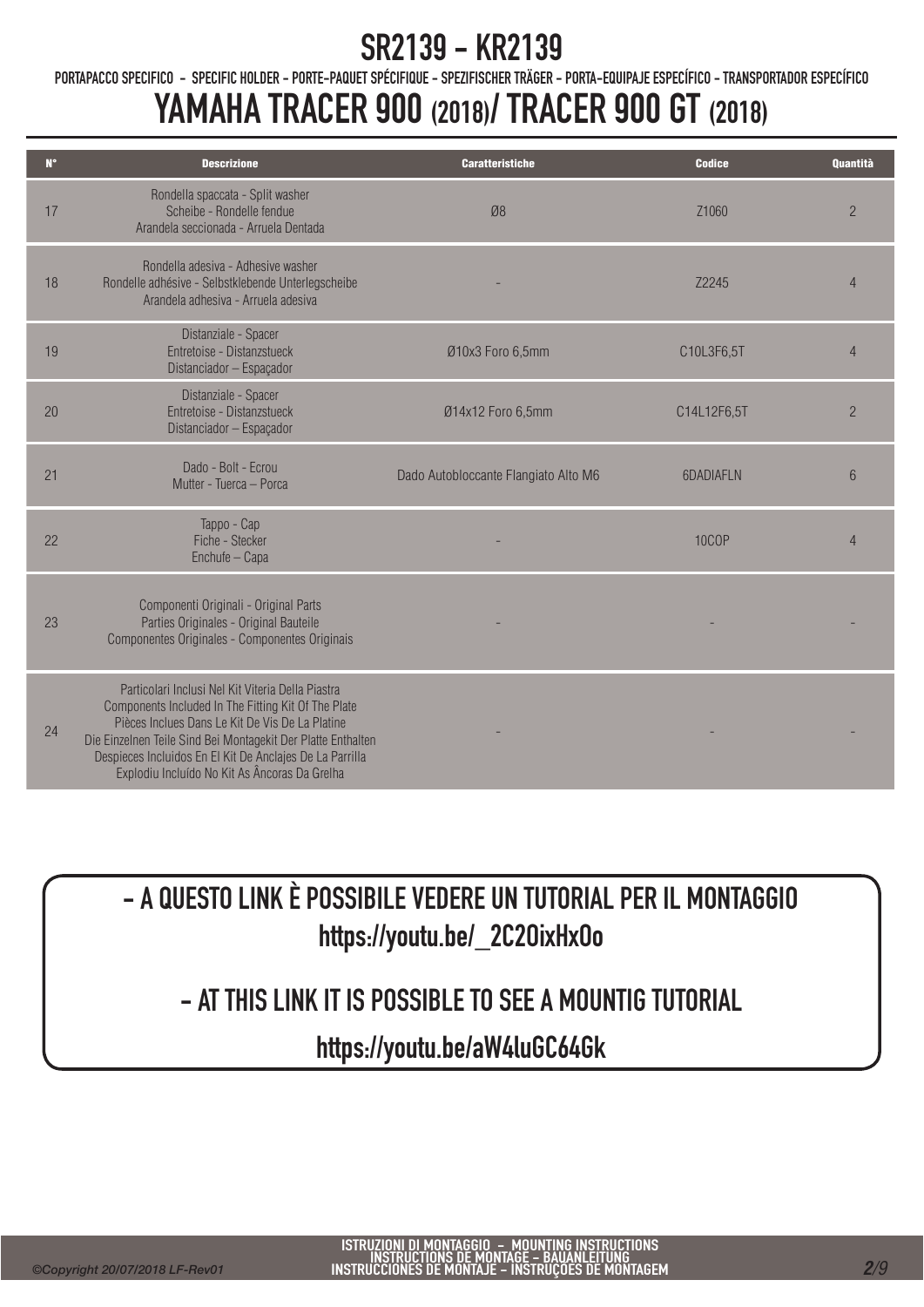PORTAPACCO SPECIFICO - SPECIFIC HOLDER - PORTE-PAQUET SPÉCIFIQUE - SPEZIFISCHER TRÄGER - PORTA-EQUIPAJE ESPECÍFICO - TRANSPORTADOR ESPECÍFICO

# YAMAHA TRACER 900 (2018)/ TRACER 900 GT (2018)





ISTRUZIONI DI MONTAGGIO – MOUNTING INSTRUCTIONS<br>INSTRUCTIONS DE MONTAGE – BAUANLEITUNG<br>INSTRUCCIONES DE MONTAJE – INSTRUÇÕES DE MONTAGEM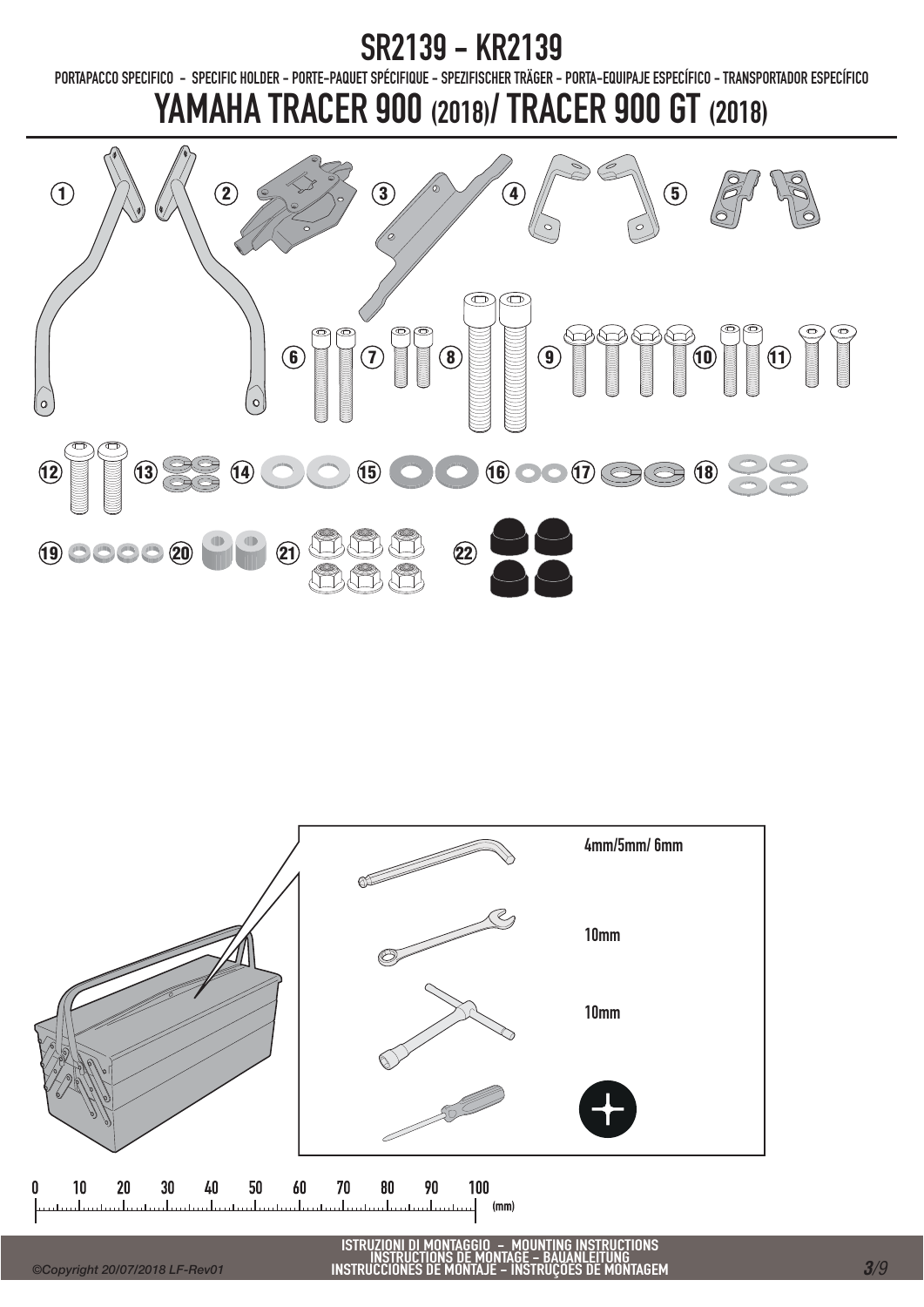PORTAPACCO SPECIFICO - SPECIFIC HOLDER - PORTE-PAQUET SPÉCIFIQUE - SPEZIFISCHER TRÄGER - PORTA-EQUIPAJE ESPECÍFICO - TRANSPORTADOR ESPECÍFICO

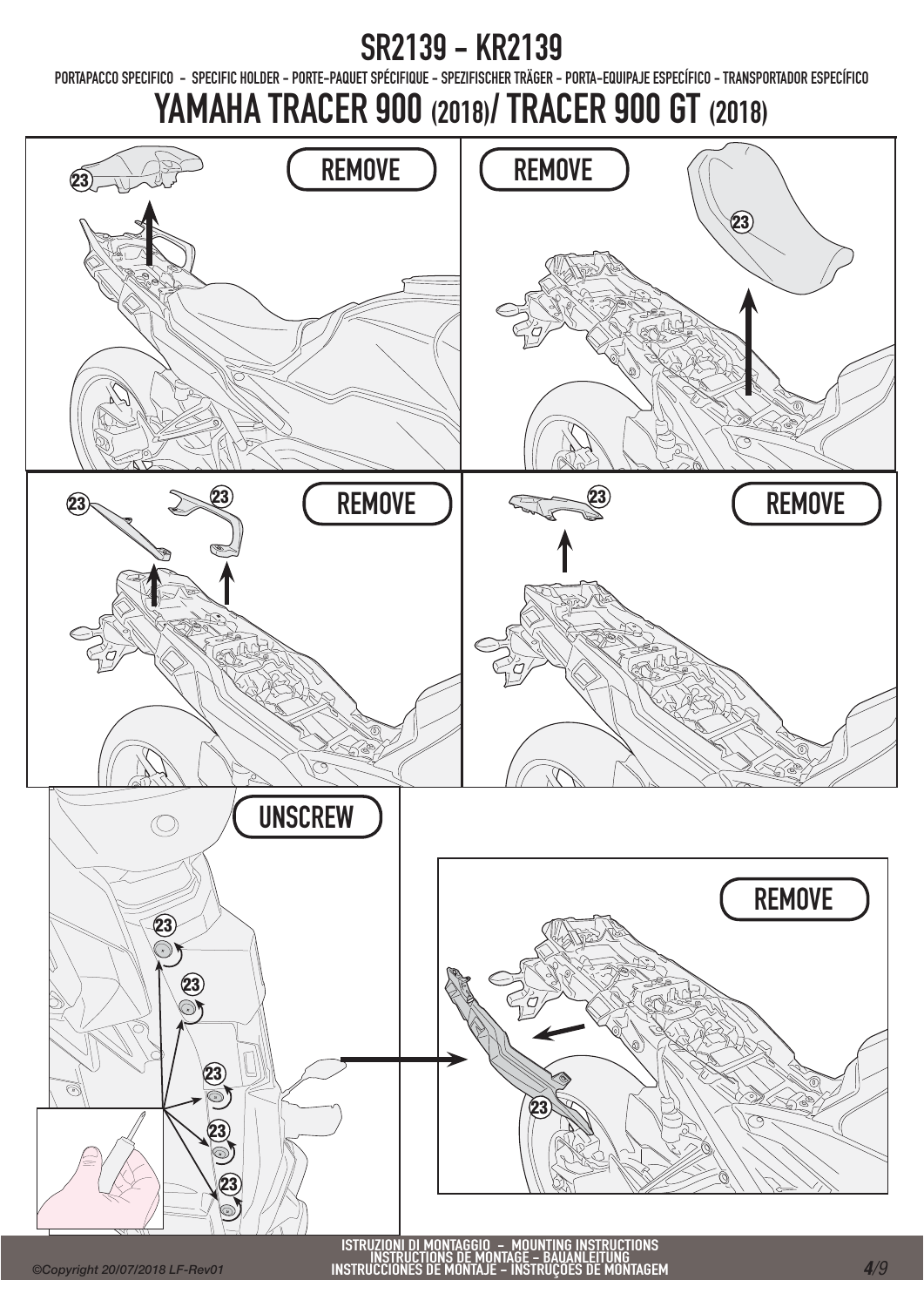PORTAPACCO SPECIFICO - SPECIFIC HOLDER - PORTE-PAQUET SPÉCIFIQUE - SPEZIFISCHER TRÄGER - PORTA-EQUIPAJE ESPECÍFICO - TRANSPORTADOR ESPECÍFICO











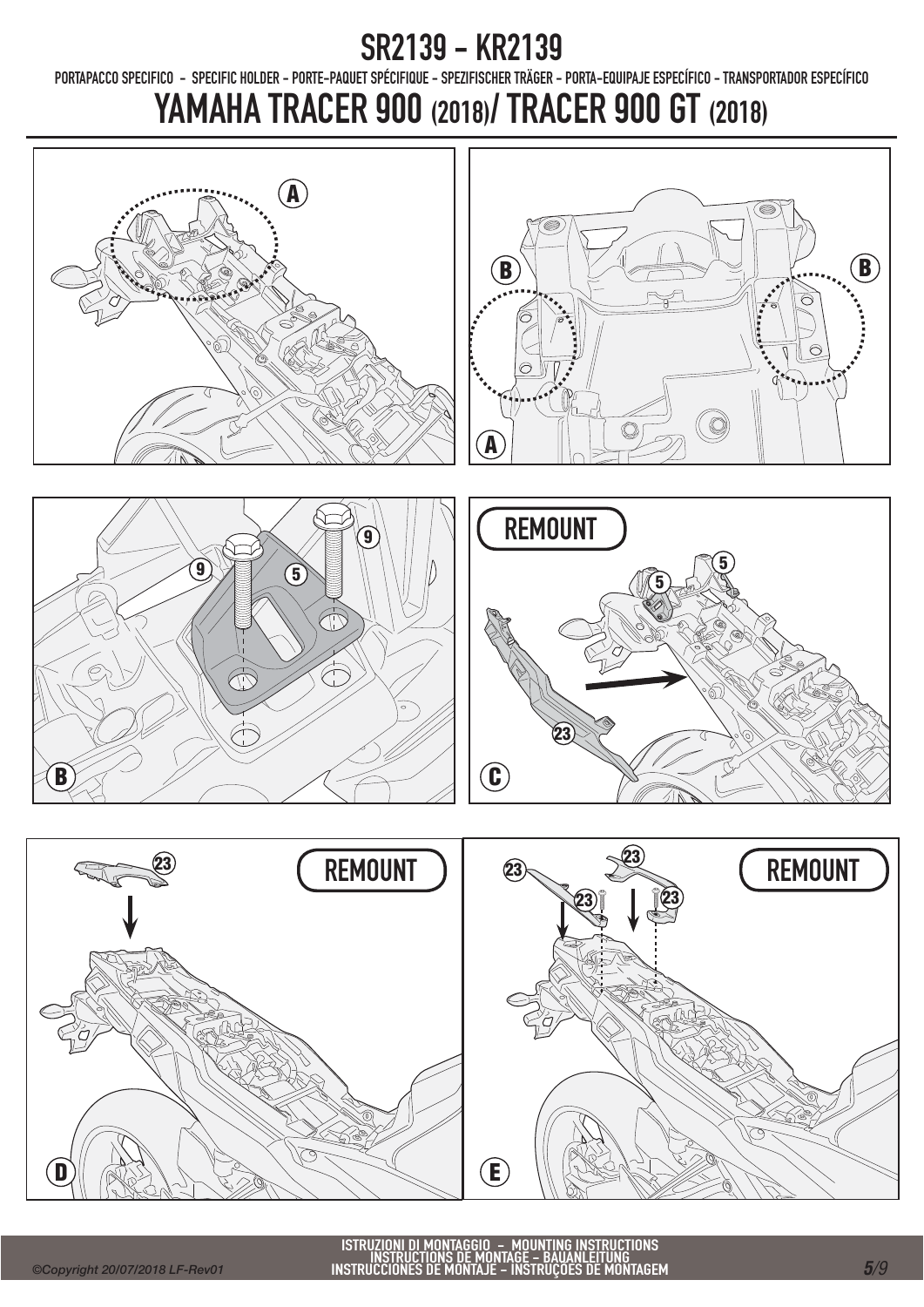PORTAPACCO SPECIFICO - SPECIFIC HOLDER - PORTE-PAQUET SPÉCIFIQUE - SPEZIFISCHER TRÄGER - PORTA-EQUIPAJE ESPECÍFICO - TRANSPORTADOR ESPECÍFICO

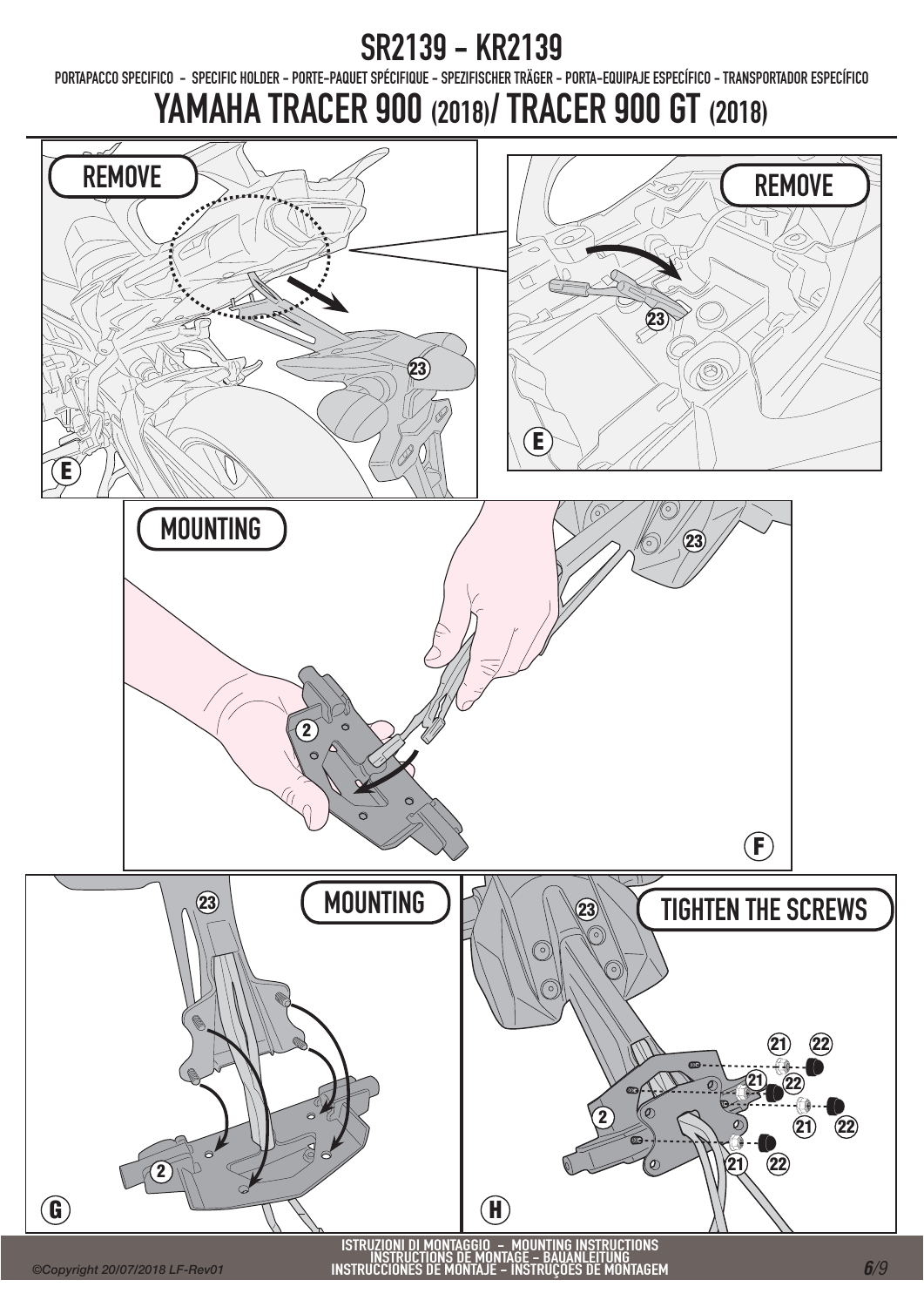PORTAPACCO SPECIFICO - SPECIFIC HOLDER - PORTE-PAQUET SPÉCIFIQUE - SPEZIFISCHER TRÄGER - PORTA-EQUIPAJE ESPECÍFICO - TRANSPORTADOR ESPECÍFICO





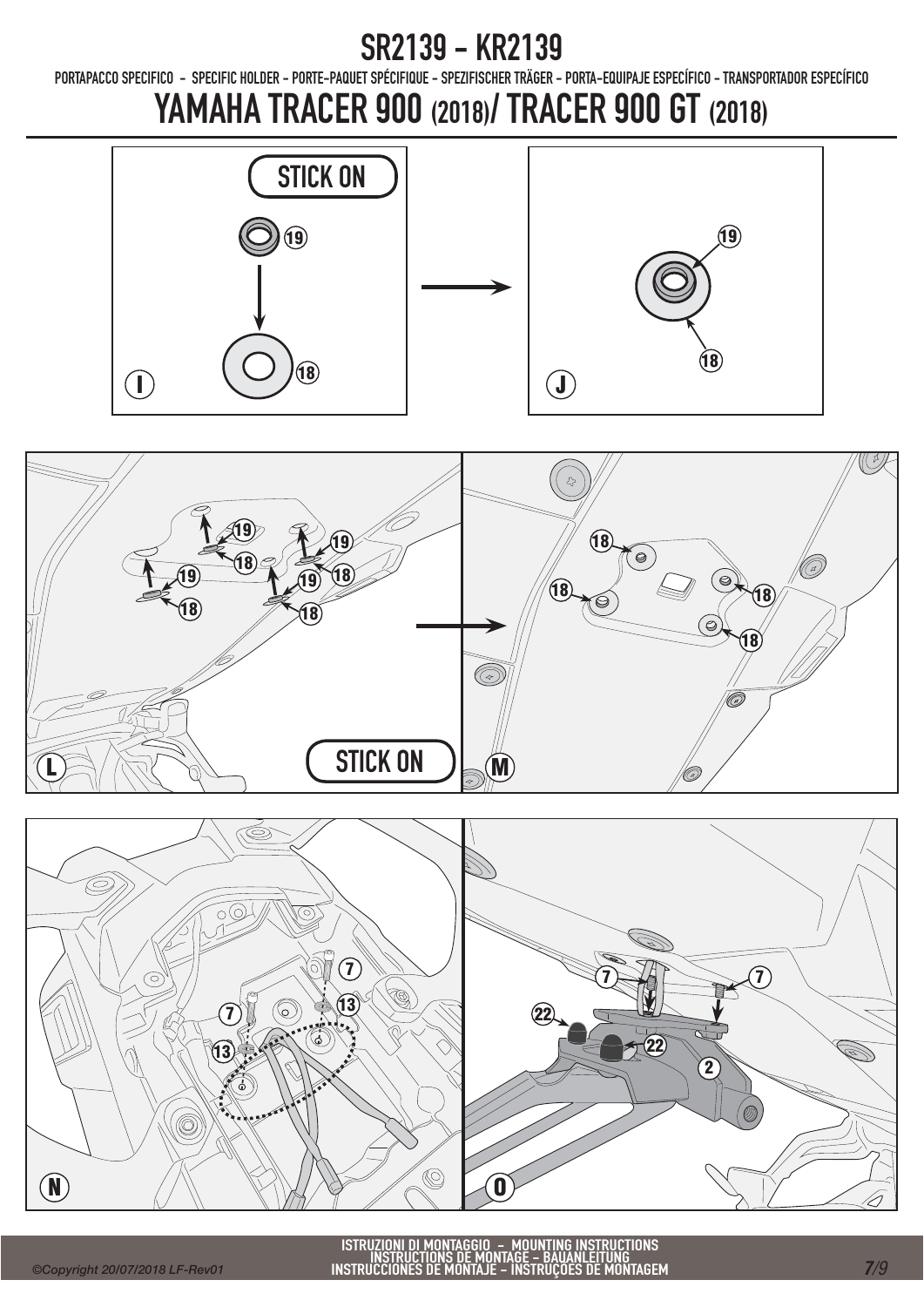PORTAPACCO SPECIFICO - SPECIFIC HOLDER - PORTE-PAQUET SPÉCIFIQUE - SPEZIFISCHER TRÄGER - PORTA-EQUIPAJE ESPECÍFICO - TRANSPORTADOR ESPECÍFICO